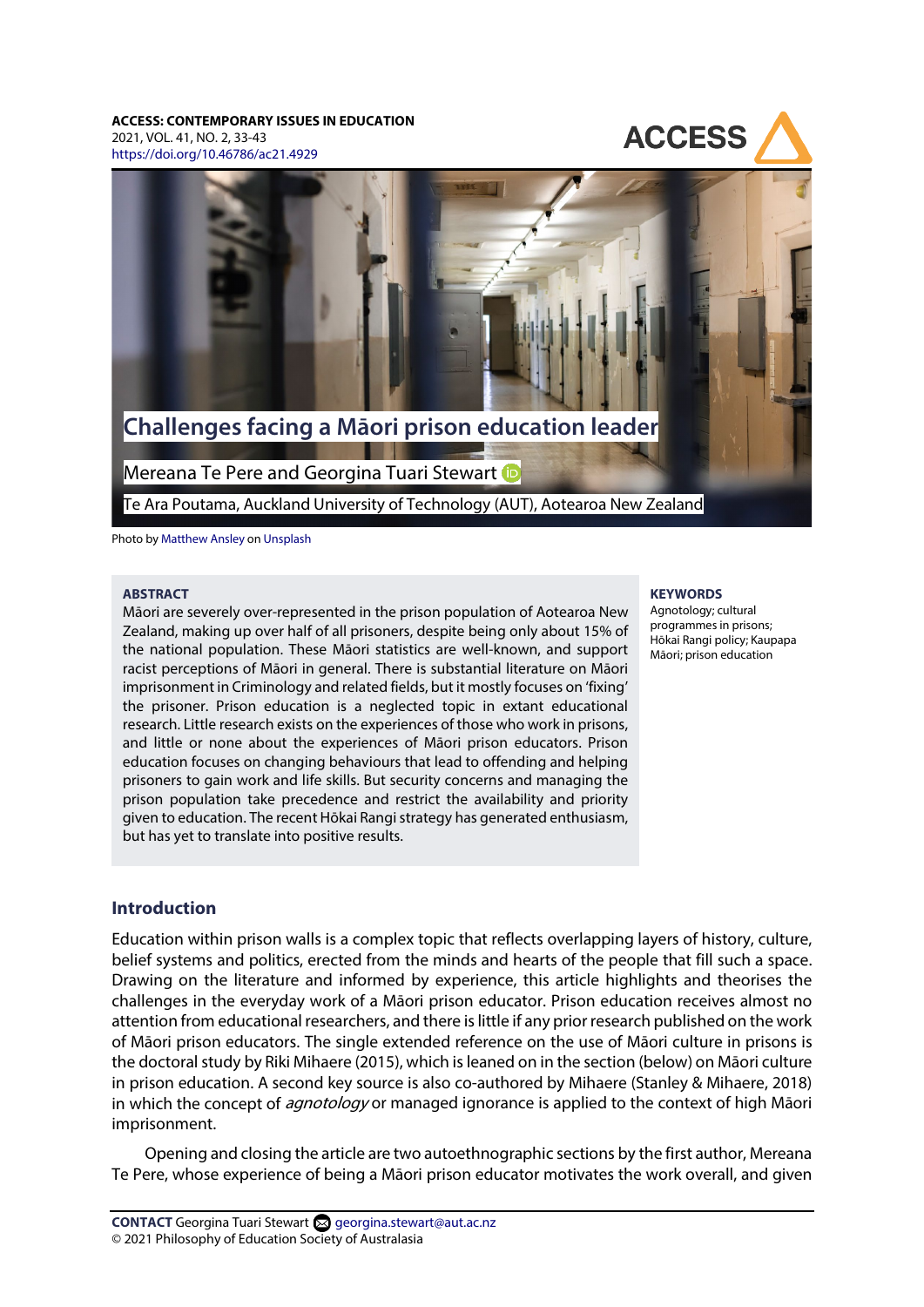the sparseness of research on the topic, infills the literature-based sections, the first of which delineates what prison education means. The second section introduces the concept of agnotology to examine how Māori imprisonment has been normalised in the national imaginary. Next comes a description of education provided for prisoners in Aotearoa New Zealand, followed by a synopsis of how Māori culture has been included in prison education over the years. The final section sums up the expectations placed on a Māori prison educator.

## **Opening statement: Mereana Te Pere**

Growing up in the small rural town of Te Puke in the Bay of Plenty, all the 'naughty' kids at the back of the class were my whānau (extended family and its members). I spent years watching them get growled at and given no one-to-one teaching time. They regularly got kicked out of class, placed on detention, and told they were useless.

But at home on the pā (Māori community), things were different. There was no place where the naughty kids sat. To our elders we were all naughty, but we were all loved, and we belonged to everyone. The dynamics were different from school. Everyone, including the children, had a job and a purpose. The people washing dishes and peeling potatoes were just as valued as the elders giving speeches. We worked as a unit, and everyone pitched in. We were all important. That's why I could never separate myself from those my teachers called 'the naughty ones'. We were part of one whole. Our families reminded us we come from the same whenua (lands) and bloodlines. So it was our duty as a Māori family to take care of each other.

The local gangs were always recruiting and would usually pick up 'the lost ones' if they hadn't already. How could these lost souls say 'no' to a family who accepted the worst parts of them? But for most of these whānau, the gang patches and red bandanas they donned were inherited. In our small town there aren't many opportunities for work. Locals don't usually get hired because migrant workers are cheaper and don't complain. What did pay well was selling drugs. So eventually I went on to watch some of my whānau get arrested.

Fast forward twelve years and I was an established community youth worker and teacher. I was working with poverty-stricken families and hard-to-reach teenagers from across South Auckland. My youth, knowledge in sport and health, and sister-like relatability made me an attractive candidate for health-related roles in Māori organisations, and I jumped at every opportunity. When I accepted a position as education tutor in a men's prison, I knew it would be demanding, guessing it might be my toughest gig yet. And I was right, but not for the reasons I initially thought it would be.

# **Definitions of prison education**

This article investigates aspects of prison education in Aotearoa New Zealand, so it is important to consider what is meant by 'education' and 'prison education' in this country (Devine, 2010). Education is a contested idea. Aristotle said that 'educating the mind without educating the heart is no education at all' – stressing that true education develops good morals and human character alongside the intellectual mind. Nelson Mandela stated that 'education is the most powerful weapon you can use to change the world'—education is a tool that should be used to remove inequality and foster peace. Yet such positive assessments must be weighed against the fact that schooling has also been one of the most successful vehicles for assimilating the Māori 'other' to colonising Pākehā/British norms.

Education in the prison world differs from how the rest of society understands it. Prison culture has its own norms and etiquette. The prison *learning* culture also has its own nuances. It holds intersecting and competing principles, such as 'education is a privilege' versus 'education is a right';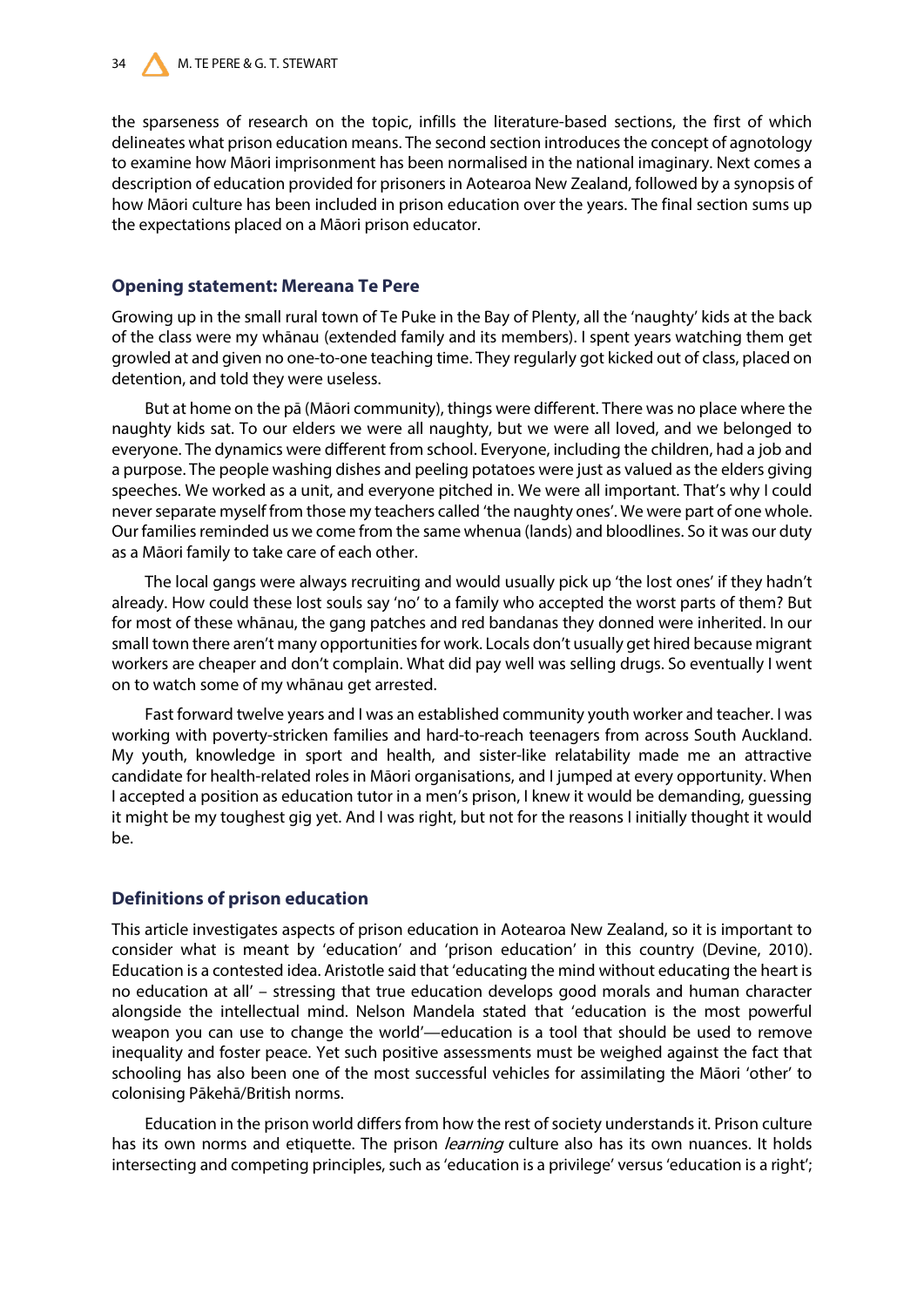

or 'culture is a solution to offending' versus 'culture is the reason for offending'. Opposing positions of inmates, staff, and prison authorities make prison education a contentious space. Education within prison walls is an intercultural phenomenon, mixing teaching culture, prison culture and the political rhetoric of society on the outside (Wright, 2005).

Two levels of meaning of the term 'prison education' are distinguished below; these processes operate during the term of the individual prisoner to contribute to their personal trajectory of experience and emotional impact. First, when a person arrives in the prison environment, a form of 'prison education' comes into play, which is commonly known as 'prison life'—a reference to the need for the prisoner to rapidly develop skills and strategies to help them survive their incarceration, within the micro-level norms and power dynamics at play in their particular prison milieu. The (re-)acculturation process begins (Andrae et al., 2017). There are hierarchical dynamics between the staff and the prisoners, and amongst the prisoners themselves. The tenuous relationships compel disingenuous behaviours in order for inmates to manage power struggles as much as possible. Prisoners quickly learn that surviving prison requires foresight, tact and discipline.

The second level of the term 'prison education' refers to the formal systems and programmes of education provided for prisoners—its official meaning. The New Zealand Department of Corrections bases its definition of education in prisons on what is outlined as the minimum entitlements to education for prisoners in the Corrections Act (New Zealand Legislation, 2004). The Act defines a prisoner's entitlement to education that will assist in rehabilitation, reduction in reoffending, or reintegration to the community (New Zealand Legislation, 2004). The Crown is not required to provide a prisoner with any of the education mentioned unless they are entitled to receive that education free of charge, or to improve their literacy, if identified as a need (New Zealand Legislation, 2004). The Department of Corrections aligns its approach to education with the legal minimum entitlements, offering a narrow window of information and access to knowledge and learning for inmates.

The prison population is so heavily weighted towards Māori men and women that prison education can also be considered a form of Māori education. The penultimate section below considers how Māori cultural knowledge has been incorporated into formal programmes of prisoner education. The Department of Corrections takes the stance that applying Māori cultural frameworks to all programmes ensures the Māori perspective is considered, thereby being more responsive to Māori learners. This policy is intended to give the prisoner a stronger sense of cultural identity, translating to positive behaviour change and reducing the probability of re-offending (Campbell, 2016). Today, prison in Aotearoa New Zealand is a space where Māori wrestle with the government over Māori culture. The image of the prison population as being predominantly Māori supports residual racist beliefs to the effect that Māori are inherently at risk of becoming criminals.

### **Agnotology: Normalising Māori imprisonment, pathologizing Māori**

Agnotology is succinctly defined as 'managed ignorance' (Stanley & Mihaere, 2018, p. 114), a process involving social amnesia and propaganda that is intimately tied up with power relations in society in this case, the power relations between Māori and Pākehā in Aotearoa New Zealand. Agnotology is useful in understanding the workings of national discourses relating to Māori imprisonment (Proctor, 2008). Originating in colonialism, and retained in a small but influential set of anti-Māori fallacies and blindspots, agnotology plays an important role in *normalising* Māori crime and imprisonment in social discourse in Aotearoa New Zealand. The concept of normalising Māori imprisonment also concomitantly means the pathologisation of Māori: two sides of the same conceptual coin.

Agnotology in relation to Māori crime and incarceration has:

deep roots that cut across multiple sites of power . . . . Colonisation has always depended on the construction of ignorance - about the culture, language, beliefs and being of the 'Other' - and the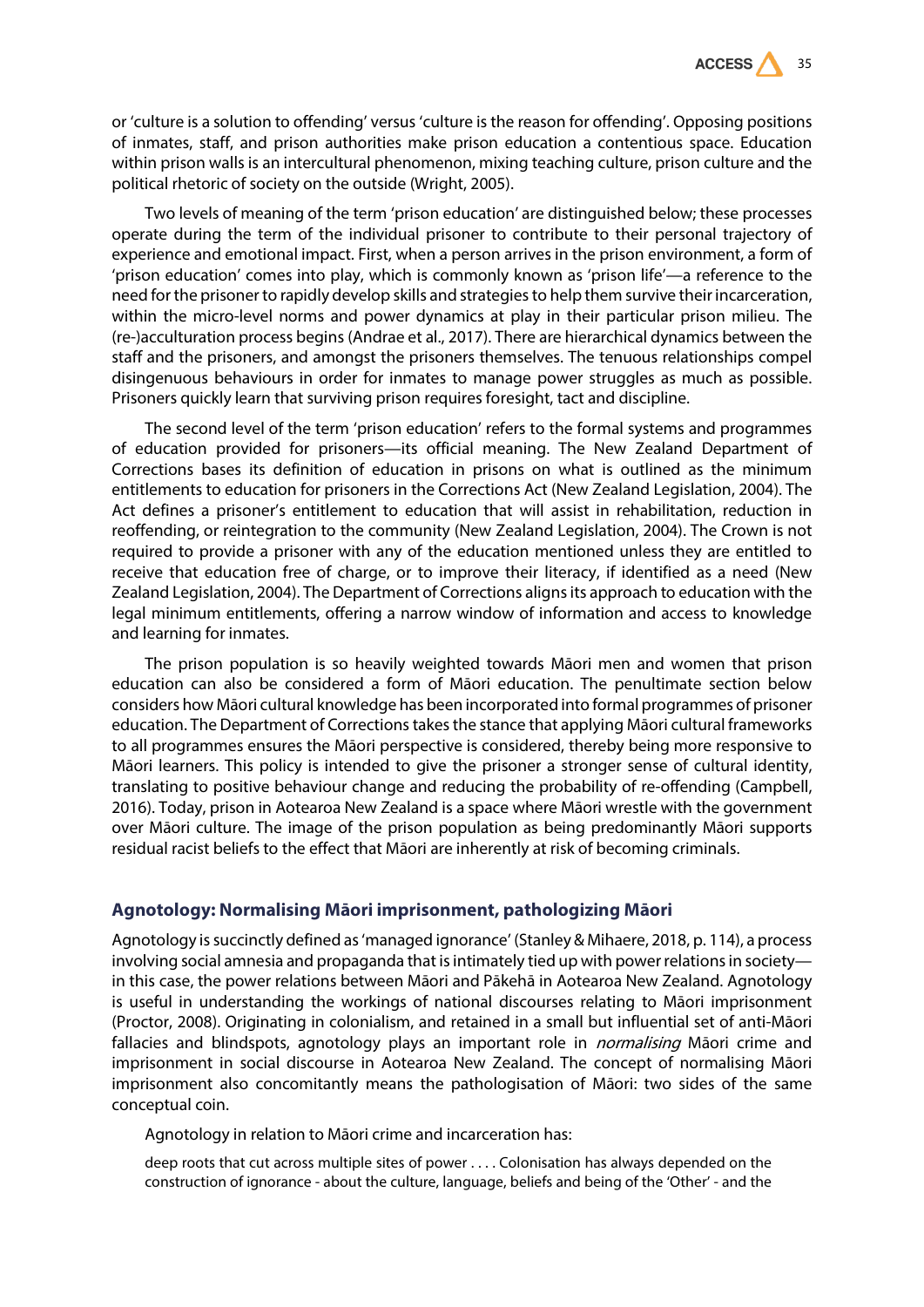situation within New Zealand has been no different. The colonial history of violence, suppression and incarceration of Māori by Pākehā settlers remains largely ignored, and the impact of neocolonial harms is, in partial consequence, neutralised. The 'success' of colonial power is such that the over-representation of Māori as prisoners is now regarded as a normalised, inevitable feature of life. (Stanley & Mihaere, 2018, p. 114)

Māori incarceration rates have been significantly higher than non-Māori as far back as records show. Māori constitute about half of the incarcerated population at any one time, while only about 15% of the national population—an enormous level of over-representation (Tauri & Morris, 1997). During the early phases of the post-1852 settler government, Māori were arrested as part of a subjugation process to help emerging colonial political structures assert their dominance (Rumbles, 2011). Legislation facilitated over-policing of Māori to create an orderly society that reflected colonial aspirations. Prisons operated to quell pockets of resistance among iwi, and worked to develop a national identity among Pākehā. The policing and imprisonment of Māori helped the Crown build confidence among Pākehā settlers, as it affirmed state control, in an example of 'social control and containment of "problem" populations' (Andrae et al., 2017, p. 2).

The 1960 Hunn report, commissioned by the Department of Māori Affairs, was one of the earliest studies of criminal justice statistics for Māori (Webb, 2013). The Hunn report stated that Māori people would be better off conforming to a Pākehā or 'modern' way of life, wherein modernity equals progress (Bishop, 2005). It emphasised Pākehā norms and values as superior, and advocated that Māori would need to shed their culture and adjust to Pākehā modern life in order to advance. While the report acknowledged that colonialism ravaged Māori society, it omitted any reference to its devastating impact on Māori people. In accordance with Western views, Hunn individualized Māori offending, disregarding social contexts or constructs in seeking explanations for criminality.

Mass media in the modern age has been another institutional force that reinforces negative stereotypes about Māori and reproduces divisive rhetoric (Moewaka Barnes et al., 2013). The constant portrayal of Māori as violent, criminals, protestors and child abusers reiterates long-held stereotypes, which are used to justify and naturalize overt racial discrimination towards Māori (Gregory et al., 2011). Most of the knowledge Pākehā have of Māori culture comes from indirect channels such as the media, making it a powerful purveyor of these stereotypes. Moana Jackson (1987) goes further, stating that media reiterates the shortcomings of Māori, contributing to a negative self-image held by many individual Māori people. When systems go unchallenged, deficit views can endure (Henderson, 2013). It was not until 2020, after 160 years and an internal review, that the largest New Zealand media outlet *Stuff* made its first public acknowledgement and apology for their biased, unfair portrayal of Māori people, a monoculturalist journalism approach, and ignoring the voices of Māori (Shimmin, 2020).

Agnotology as strategic ignorance is an insidious 'process of forgetting' that misleads public perceptions and perpetuates neo-colonialism. Moreover, it diverts attention away from political, economic, social and cultural inequalities and their role in Māori incarceration.

National state agencies have defended imprisonment of Māori as the inevitable result of their pathological and socio-cultural deficits (Stanley & Mihaere, 2018). The Hunn Report portrayed Māori offending and inability to adapt to Pākehā law and society as resulting from inherent flaws in Māori culture. This deficit narrative has defined the Māori offender 'as an urban misfit, a cultural maladept, an educational retard' (Stanley & Mihaere, 2018, p. 121). The commonly-held belief that Māori are inheritors of the 'warrior gene' further contributes to the pathologizing of Māori. This myth claims that the stresses of war and ocean exploration created a 'warrior' society. Consequently, so the myth holds, Māori inherited behavioural disorders including propensity towards crime, violence, risky behaviour and aggression. The claim is disputed by Gary Raumati Hook (2009):

There is no evidence to indicate that the behavioural characteristics of Māori as a people are in any way unusual. Māori are not borderline psychotics, retarded, hyper-aggressive, depressive, antisocial, impulsive, suicidal risk takers, and to suggest otherwise is irresponsible and not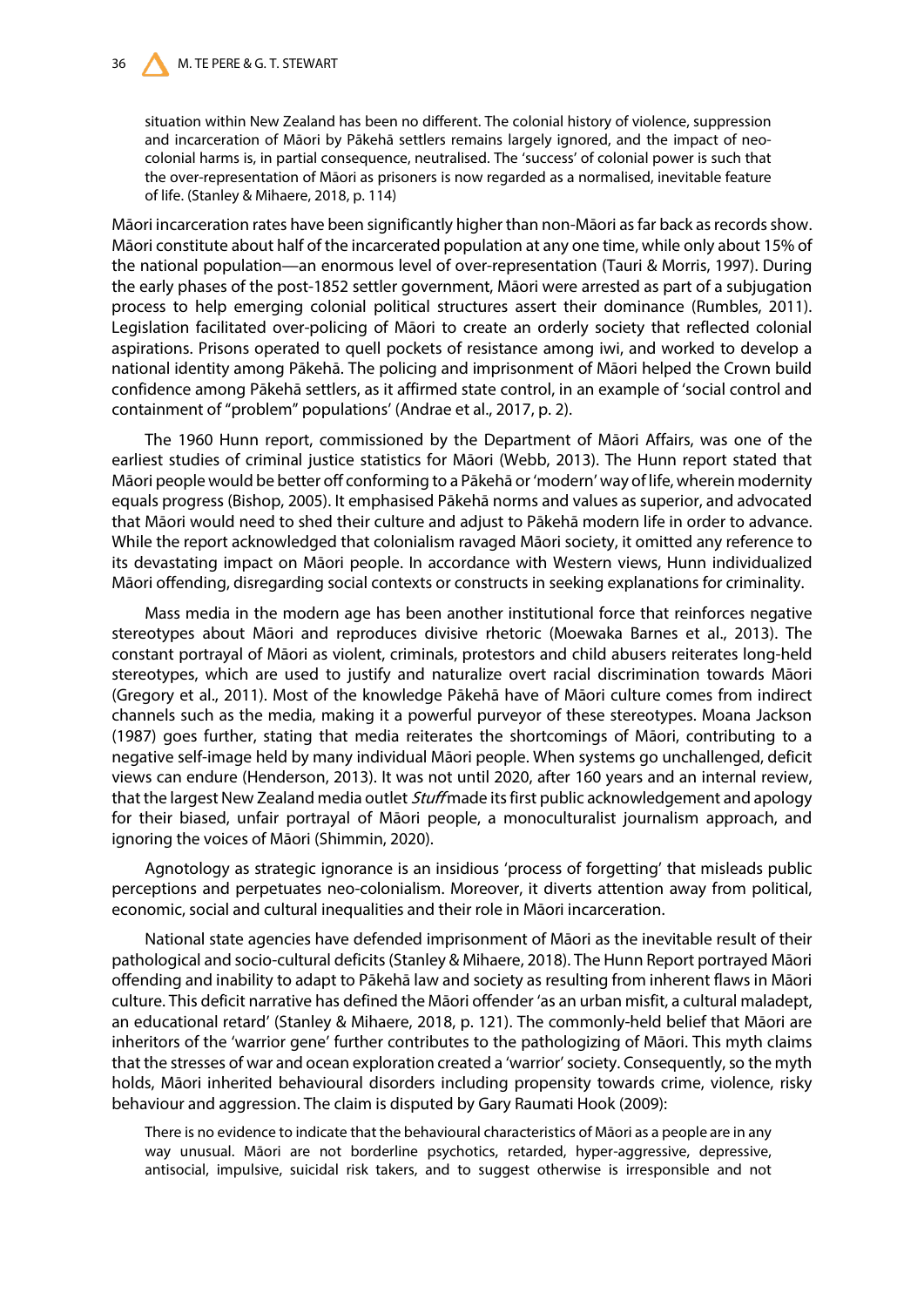

supported by the facts. An explanation for the high conviction rates of Māori for violent crimes is to be found not in his nature but elsewhere perhaps such as in his victimhood arising out of 160 years of colonization, or in how the justice system deals with people whom most of its Eurocentric white administrators perceive as being excessively violent. (p. 7)

The consistent pathological representations of Māori people by the state reinforce the narrative that Māori offending results from their 'inability to cope in the modern world because of inherent flaws in their character or culture' (Stanley & Mihaere, 2018, p. 121). Agnotology in relation to Māori is referred to as a 'socially constructed silence [in which] nobody is prepared to talk' about racism and structural discrimination against Māori (Workman, 2016, p. 100). These narratives maintain the belief that Māori prisoners need to be 'fixed'; that in turn affects how education is provided for prisoners (Devine, 2010).

#### **Education for prisoners in Aotearoa New Zealand**

Prison life has its own set of physical and mental lessons for inmates. Prison is an environment where the incarcerated learn to navigate dangerous power struggles, manage treacherous social dynamics, and survive within oppressive systems and rules (Novek, 2019). There is a normally unquestioned chain of command embedded in the policies, procedures and practices of prison staff. The prison system has a culture of white superiority and an entrenched ethos of 'Māori bad, Pākehā good' so that even Māori staff become involved in discriminatory treatment in order to fit into the culture of the institution (Brittain & Tuffin, 2017). Prison organisational cultures are authoritarian in nature, so survival depends on the ability to be obedient and unquestioning of authority (Novek, 2019). Inmates learn to be manipulative and train themselves to answer with scripted mechanical responses that they believe the judge, psychologist, case manager, teacher or prison staff want to hear. The 'school of hard knocks' imparts wisdom that can only come from experience and 'doing time on the inside'.

Consistent learning in formal spaces within prison is difficult to achieve and sustain. Regimes, management of different security classes, and managing prisoner movements around the site make enrolment and attending classes and programmes very difficult at times. Approval into any education programme is usually only for inmates who are: serving sentences longer than 12 months; housed in a medium security unit or lower; and in the final third of their sentence or nearing their parole eligibility date. Even once they gain approval to join an education programme, the social dynamics can affect the ability for learning to happen, since inmates are normally engaged in power struggles amongst themselves and with the staff (Michals & Kessler, 2015). Prison norms and routines dominate and repress the inmates' ability to learn or engage in meaningful education. Noise, dirty spaces, social tensions, a 'bad news' phone call—all these can have a negative toll on the mental and emotional health of inmates to an extent that even the best teachers cannot overcome (Scott, 2013).

Submissiveness and compliance are habits that prison educators aim to dismantle, in favour of critical questioning, problem posing and engagement in debate and discussion. But inmates have learnt that submissive behaviours are more advantageous when dealing with prison authorities. Prisoner students, knowingly or unknowingly, are not free to practice the skills that teachers often seek to develop. Prison teaches the incarcerated that formal prison education is a narrow, manipulated version of what education means on the 'outside'. Formal learning in prison is slow, inconsistent, and for most 'short stayers' it will never be an option afforded to them. That is the lesson 'of' prison.

The Corrections Act 2004 outlines the minimal educational entitlements for prisoners in Aotearoa New Zealand. Inmates are entitled to education that contributes positively to their rehabilitation, reintegration, and reduction of recidivism. The Department of Corrections has narrowed their definition of education in line with these minimal entitlements. In prison,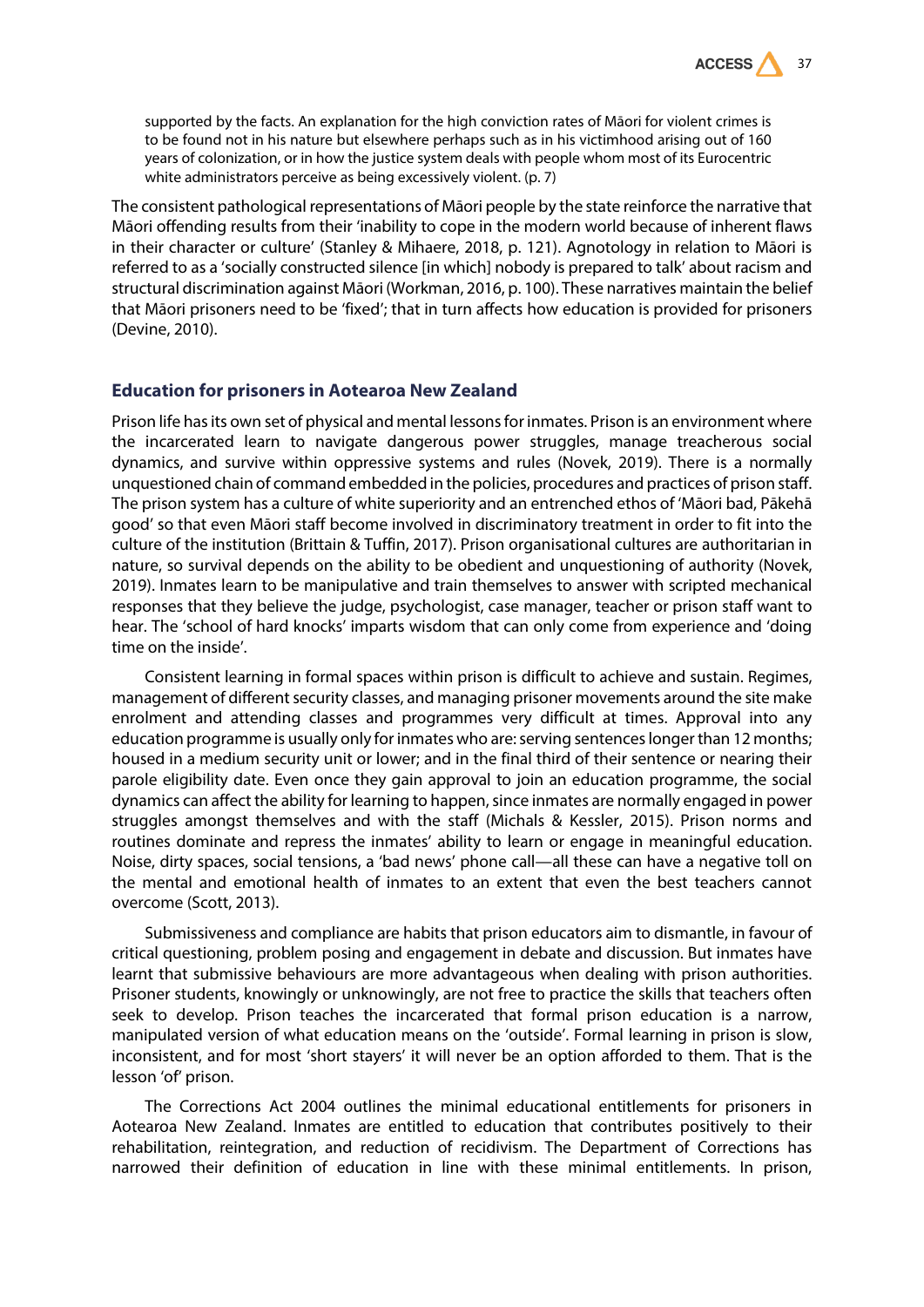### 38 M. TE PERE & G. T. STEWART

rehabilitation is promoted as a primary form of education (Department of Corrections, 2020). Priority is given to education programmes that prison authorities believe assist in rehabilitation, reintegration and the reduction of recidivism (Devine, 2007). Rehabilitation programmes include anger management and violence prevention programmes, drug and alcohol treatment programmes, sexual violence prevention programmes, cultural programmes, motivational programmes, and tikanga Māori based programmes (Department of Corrections, 2020). The shift to education as rehabilitation has accompanied the popular support for policies that focus on mass incarceration and punishment of criminals (Michals & Kessler, 2015). At first glance, the emphasis on education as rehabilitation seems in keeping with the 2017 Corrections mantra of 'Change Lives, Shape Futures', but closer inspection reveals serious limitations in its implementation.

Rehabilitation is the primary form of education in prison. Although Corrections state they are 'committed to improving the educational outcomes of prisoners and offenders so they gain the skills needed for everyday life, and are ready for further education and training to develop the skills and experience that employers require' (Department of Corrections, 2020), they contradict themselves. Rehabilitation is a priority behind keeping criminals contained. Corrections takes the position that it is their responsibility to ensure the safety of the public, which is best achieved by 'prisoner containment'. Rehabilitation is only pursued if it is convenient and manageable for prisons. High musters mean inmates can be transported to other prisons to manage numbers, and thereby lose their position in rehabilitation programmes (Webb, 2013).

In 2019, 17.9% of the total sentenced population, or around 1,700 people, were classified as high or maximum security (Department of Corrections, 2020). Because of their classification, they are likely to have no access to rehabilitation programmes. This is due to the prison environmental restrictions and high staff manpower required to manage their movements. Operationally, the cost is too high, even though these are the groups that require the greatest intervention and support. Many prisoners, especially 'lifers' and 'long laggers', may spend years in prison with no eligibility for rehabilitation programmes, since acceptance into rehabilitation programmes for individuals is only approved once the parole eligibility date draws closer.

The emphasis of formal prison education in Aotearoa New Zealand has shifted in recent decades away from a support mechanism for rehabilitation, towards a strategy to enhance public safety. The goal of education for prisoners is not to help the prisoner and their family, but as a method to enhance public safety on the prisoner's release. In other words, prison education is not for the good of the prisoner, it is for the good of everyone else. Prison education is not provided to serve the needs of the incarcerated person, but as a process the prisoner undergoes for the benefit of the community.

Formal prison education is intended to create safer communities, but forgets the systemic biases and institutional, historical and political constructs that contribute to the pathway to imprisonment (Devine, 2007). The Department of Corrections has a priority to keep the community safe, but forgets that the people in their care are also part of that community. Prisoners are instead treated as an underclass who present a safety risk to the rest of the good, law-abiding citizens (Workman, 2016).

## **Māori culture in prison education**

In 1988, the Department of Justice made reference to the over-representation of Māori in offending statistics, and noted the estrangement of Māori from their cultural roots (Mihaere, 2015). It acknowledged that Pākehā institutional dominance has led to the weakening and loss of Māori culture, and therefore it would be appropriate to provide opportunities for inmates to participate in culturally based initiatives within prison. Māori-led programmes include bone carving, waiata (music), and Te Reo Māori language programmes. These Māori cultural identity programmes are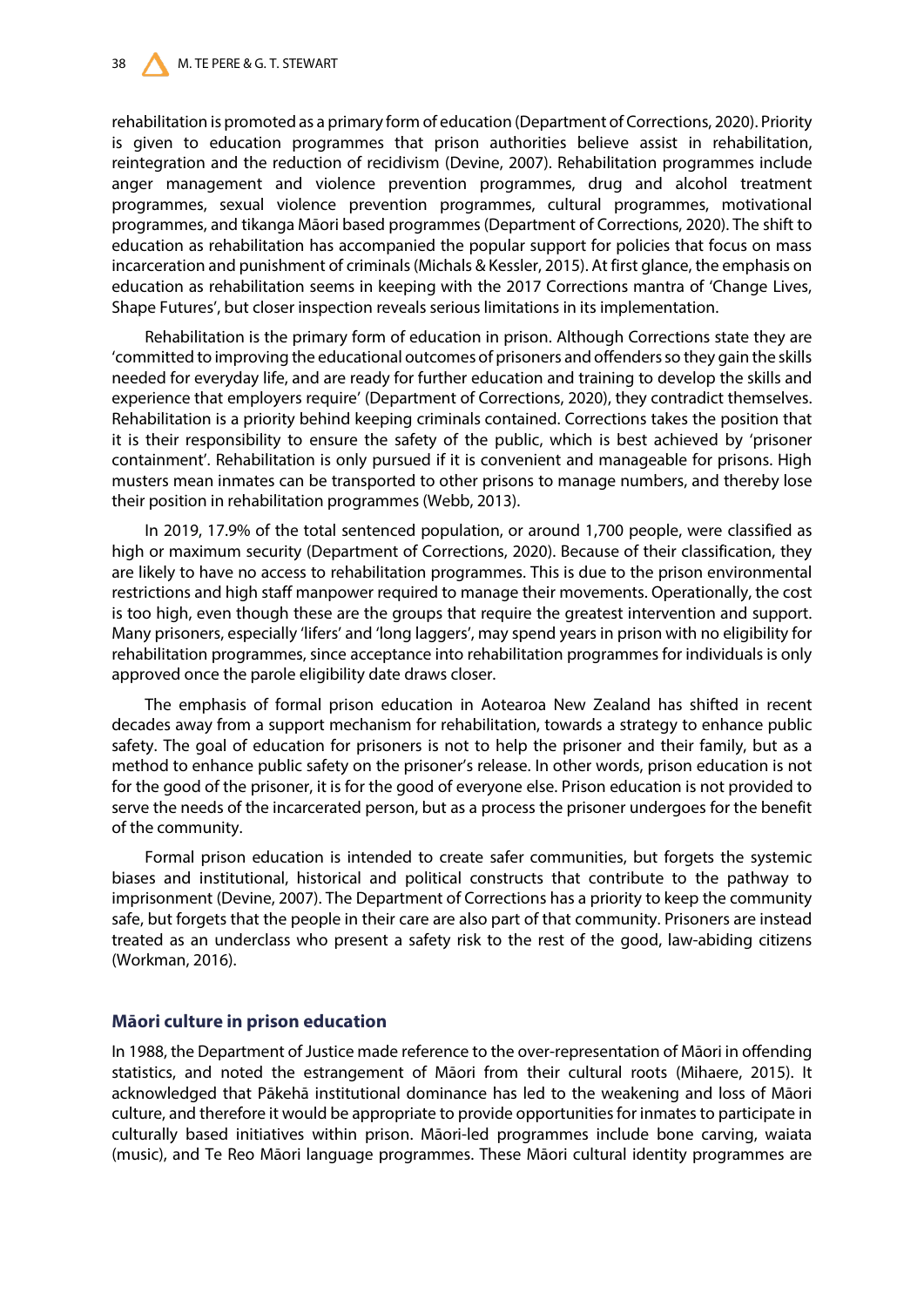

perceived as types of 'Māori education' and valuable opportunities for Māori inmates to connect to their culture.

In 1995 the Department of Corrections took over from the Department of Justice and began to establish initiatives that they believed to be culturally appropriate for Māori inmates. In 1997, the first of five Māori Focus Units opened, which aim to strengthen cultural values, kinship and knowledge. Māori Focus Units are kaupapa Māori units, in which inmates participate in group-based rehabilitation until their completion of the programme (Mihaere, 2015). Tikanga-based programmes are delivered by local providers, and vary from site to site. They are motivational programmes for offenders who identify as Māori, designed to motivate offenders to engage more fully in rehabilitation programmes by helping them understand their cultural identity, and encouraging them to embody the kaupapa (principles) and tikanga (customs) of their tīpuna (ancestors) (Department of Corrections, 2020). Whare Oranga Ake are kaupapa Māori Rehabilitation units housing units located outside the prison perimeter, designed to support inmates to transition back into the community during the final part of their sentence (Webb, 2013). Other formal Māori-based programmes include Māori therapeutic programmes that 'combine cognitive behavioural therapy (CBT) and tikanga Māori principles to address a range of offending behaviours by helping offenders to identify triggers for offending, and then give strategies to overcome or avoid these triggers' (Mihaere, 2015, p. 96).

Māori programmes come under the umbrella of 'rehabilitation' since Corrections takes the view that regenerating Māori identity and values encourages the motivation of inmates to address their offending needs (Department of Corrections, 2020). The literature published by Corrections repeatedly illuminates the importance that Māori cultural identity continues to hold in contemporary Māori society—stressing that Māori cultural identity is a key determinant of Māori social and personal wellbeing. The belief is that a strengthened sense of Māori cultural identity will help fortify Māori inmates against ongoing effects of colonisation (Mihaere, 2015). But Māori cultural identity 'should not be seen as a panacea that will miraculously reduce Māori reoffending' (Mihaere, 2015, p. 105). Māori cultural identity might be important, but it does not follow that Māori cultural identity is a magic solution to reduce reoffending (Mihaere, 2015).

Incorporating Māori cultural identity also serves as a strategy to meet the Crown's Treaty of Waitangi obligations and engage Māori prisoners in to Pākehā psycho-therapeutic programmes. The Department of Corrections has invested considerable effort into meeting its Treaty obligations by systematically 'sprinkling' Māori cultural identity initiatives throughout the New Zealand prison system. It is a co-option strategy, in which cultural ideas are used to make the Corrections system more culturally appropriate, and to make Pākehā developed programmes and services more likely to 'work' for Māori (Mihaere, 2015). When these programmes failed, the blame was placed on the individual offender and the limitations of Māori culture in improving lives, rather than the ineptitude of the program, the staff or participating agencies (Mihaere, 2015). The commitment to a Crown-Māori partnership was shown as being only superficial.

Over the years, the Department of Corrections has implemented a succession of Māori cultural models and programmes, many of them with Māori names. Each programme is designed internally, with limited consultation or input from Māori communities. In the process, Corrections appropriates and repackages Māori culture, often in superficial or distorted forms, within their rehabilitation programmes in attempts to better control and engage Māori prisoners, and arguably also 'as a subterfuge for meeting Treaty obligations' (Stanley & Mihaere, 2018, p. 124).

Corrections asserts that its Māori kaupapa-based initiatives nestle comfortably within Westernbased concepts, but this assertion is refuted by Māori academics (Mihaere, 2015). Jackson (1987) claimed Corrections had inappropriate methods of working with Māori offenders, but 'this body of knowledge was largely ignored by public servants, politicians and the press' (Workman, 2016, p. 97). 'Ultimately, the Department of Corrections determines the meaning and level of Māori cultural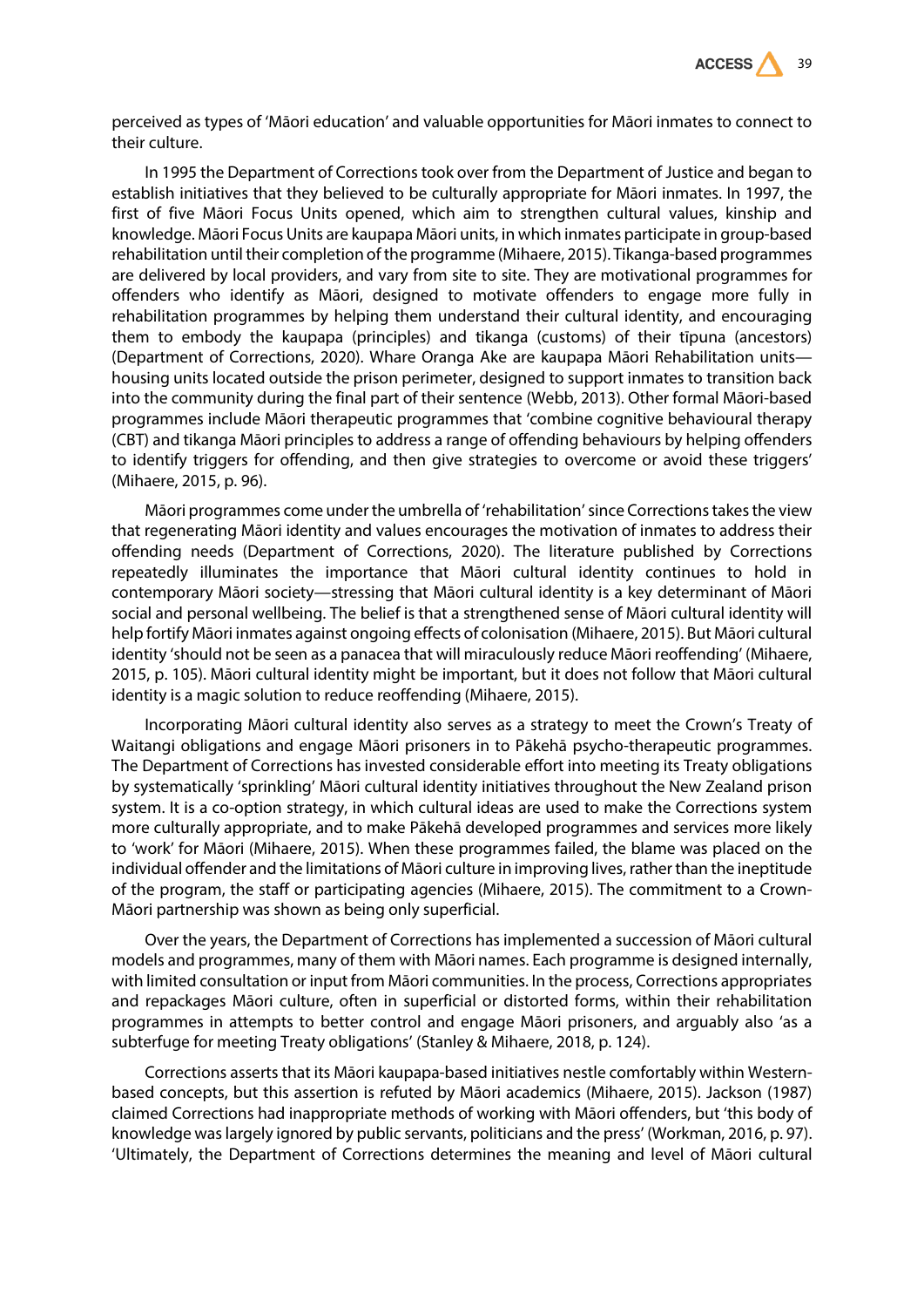identity in ways that Māori viewed as a case of distortion and misappropriation and override Māori people to determine what Māori kaupapa means' (Mihaere, 2015, p. 125).

A new strategic policy document called Hōkai Rangi was recently released by the Department of Corrections (2019). Hōkai Rangi was adopted as the overarching strategy for Department of Corrections, which was hailed as a bold move. Hōkai Rangi is seen as an innovative strategy that incorporates te ao Māori (the Māori world, Māori society) previous cultural initiatives have failed remains to be seen.

# **An impossible task: The Māori prison educator**

Prison educators are not prison officers or prison authorities, but as government employees they are still obliged to work and deliver services within policy and systems. Being a prison officer means being part of the 'blue machine'—the ever-present authority figure within prisons. However, prison educators do not fit well in that category. What little research there is on the work of prison staff focuses on security issues, and how staff manage risk within prison walls. Regardless of job title, all prison staff must prioritise security given their work environment.

Security and safety are the most important considerations for prison staff: for themselves, other staff, inmates and the public (Drake, 2013). Order and control are the key ways used to maintain a safe prison environment. The authoritarian, militaristic, and inflexible nature of prisons is not only for inmates, but also extends to staff (Novek, 2019). Educators are subject to searches and viewed with suspicion for choosing to work in a prison (Michals & Kessler, 2015). In the name of security, all communications by prison educators are heavily monitored, including personal social media use, and they are instructed on acceptable dress and body placement. These systems can be experienced as disrespectful, demeaning and offensive, but unquestioned, unhesitating compliance is expected at all times (Wright, 2005). Like other countries, prisons in Aotearoa New Zealand operate a securityfirst culture, and have become increasingly punitive, concerned first and foremost with mitigating risk (McIntosh & Goldmann, 2017).

Educators embark on the journey of teaching in prison because they want to help others (Wright, 2004). The call to teach in a prison is often fuelled by a drive to advocate for positive social change. For Māori educators, the expectation to fight for social justice goes beyond the prison perimeters, extending out to the Māori communities (Hohepa, 2013). Māori educational leaders are expected to establish positive relationships with a variety of institutions, communities, sectors, and iwi (tribal kin groups) and be familiar with systems of knowledge from the past, present, and future. Māori educational leaders are expected to know how to lead and carry out Māori cultural practices in social situations, and be able to operate in Māori cultural contexts. They are also expected to know how to conduct themselves in professional educational settings and activities that may have little link to Māori society in general. Effective Māori leadership is that which is 'expert in navigating within te ao Māori [and] exploring te ao whānui' (wider society) (Hohepa, 2013, p. 621). To develop strong Māori leadership is no easy feat in the prison, which must be considered as an epitome of colonial structures. Given the negative statistics for Māori, there is a critical need for leaders who will uplift Māori success.

The work of meaningfully educating people inside prison is almost an oxymoron. There are strong ideological tensions over prison education between teachers and the state. Teachers in prisons are trained to be part of a helping profession, but are charged with educating people within a system designed to objectify and punish people. Tino Rangatiratanga (self-determination) is what all Māori strive to achieve for their people, but when one chooses to teach inside a prison, selfdetermination is not always possible (Drabinski & Harkins, 2013).

Working inside a prison means working within the historical logic of imprisonment. Prison is not a neutral environment: ethnicity, gender, socioeconomic background, sexual orientation and offender status all feature in the power dynamics of prison. Prison educators must accept that they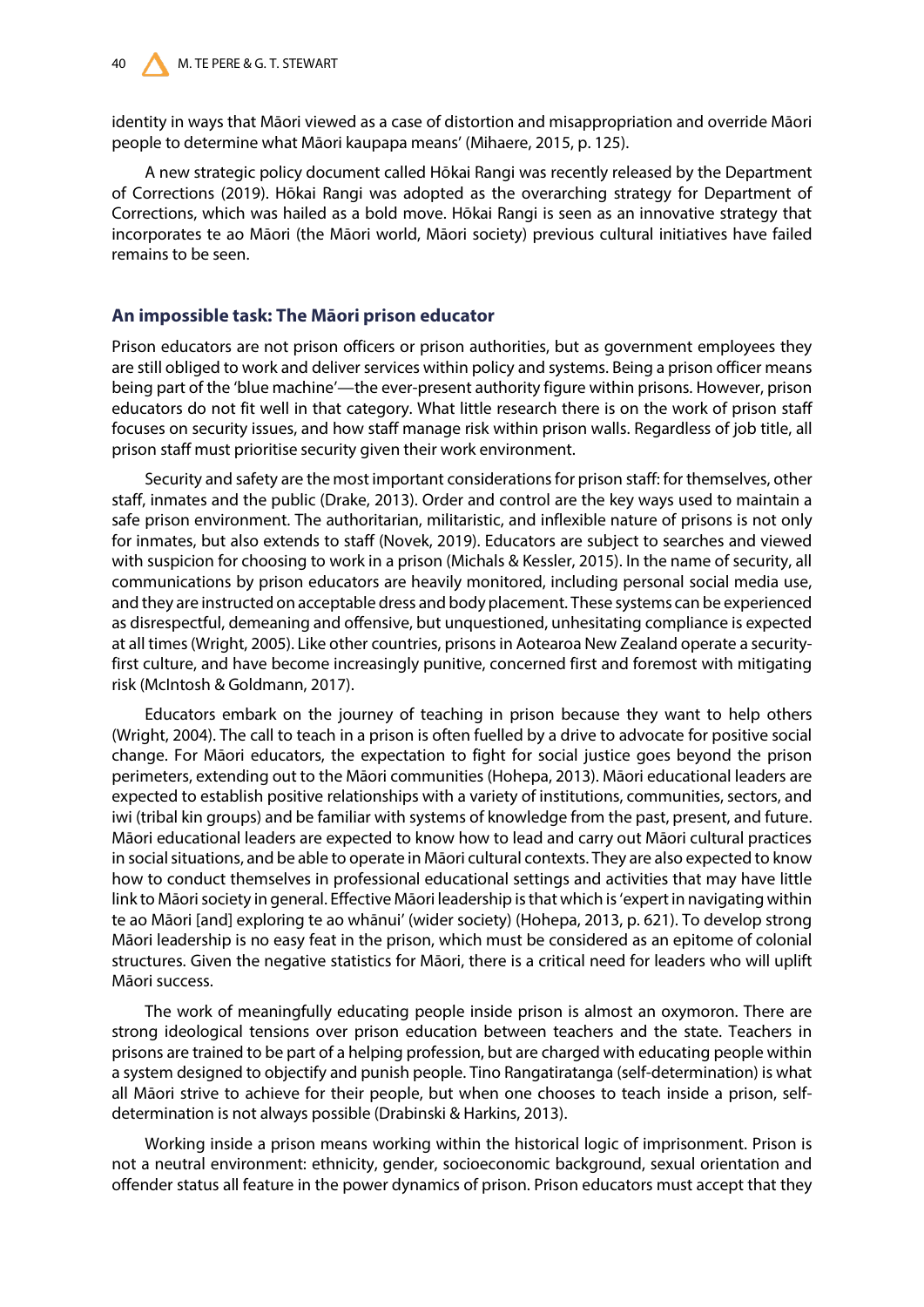

are not separate from the power structure in which they operate: 'they cannot escape it, they can only respond within it' (Scott, 2013, p. 26). Working inside a prison in Aotearoa New Zealand means working in a context in which one is constantly confronted and reminded of the results of Māori social disparities. Just as policies attribute Māori culture with an almost magical ability to help Māori inmates, similar expectations are also placed on a Māori prison educator. The term 'prison education' contains an element of contradiction within itself, which is greatly increased in the case of 'Māori prison education'. A Māori prison educator is caught between the conflicting parts of their role: as a Māori, as an educator, as a prison staff member. The unreasonable challenges and unrealistic expectations mean the work of a Māori prison educator can fairly be described as an 'impossible' task.

## **Closing statement: Mereana Te Pere**

Eventually I reached the end of my tether with the environment of prison education and chose to leave, to take up another employment opportunity in a different sector. But educating male prisoners was a role I found very fulfilling. As dangerous as these men were known to be, as students they were people asking for help, searching for the beginnings of a life beyond their crimes. Each week I taught convicted murderers, paedophiles, rapists, and drug dealers. We laughed, we argued and we learned together. The men received an education, and I got to see glimpses of how the minds and brains of these people worked—a highly exclusive position that I valued. It was not the threat of danger or being hurt by them that deterred me from that work: I learned from them as much as they learned from me. It was the daily stress from being undermined, discredited, and chastised that led to my resignation from the role of a Māori prison education leader.

It may seem odd to say that I valued helping people who had been proven to have taken and hurt the lives of others. I definitely get asked a lot—why teach these people? Why offer them any sort of mercy? It is easy to place oneself in a position of moral superiority, and look down on inmates as unworthy. This attitude is certainly the norm in prison. But if, as educators, we were able to truly help the most damaged and vulnerable people in society, imagine the endless possibilities for us all.

### **Notes on contributors**

*Mereana Te Pere* works as the Māori Health Promotion Strategist for The Health Promotion Forum of New Zealand. HPF is a national umbrella organisation for all those who identify health promotion as part of their work. Prior to this, Mereana worked in the education and programmes division within the Department of Corrections prison system.

Georgina Tuari Stewart (ko Whakarārā te maunga, ko Matauri te moana, ko Te Tāpui te marae, ko Ngāpuhinui-tonu te iwi) is an [Associate Professor in Te Ara Poutama,](https://academics.aut.ac.nz/georgina.stewart) Auckland University of Technology, Auckland, Aotearoa New Zealand. She researches the intersections between Māori and Pākehā cultures, languages and knowledges, using Kaupapa Māori philosophies and post-qualitative methodologies.

# **ORCID**

Georgina Tuari Stewart **b** <https://orcid.org/0000-0001-8832-2415>

# **References**

Andrae, D., McIntosh, T., & Coster, S. (2017). Marginalised: An insider's view of the state, state policies in New Zealand and gang formation. Critical Criminology, 25(1), 119-135. [https://doi.org/10.1007/s10612-016-](https://doi.org/10.1007/s10612-016-9325-8) [9325-8](https://doi.org/10.1007/s10612-016-9325-8)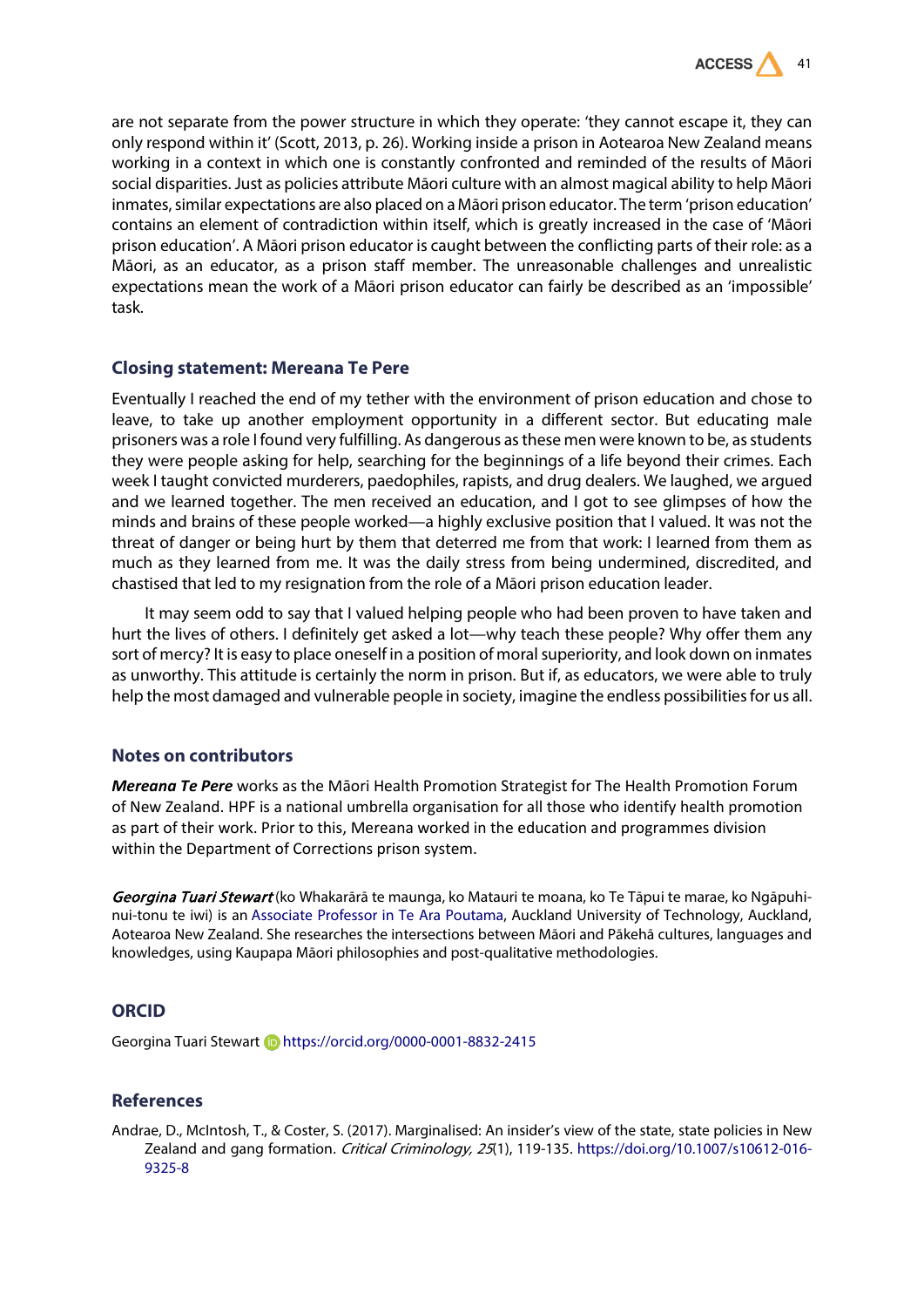- Bishop, R. (2005). Chapter Three: Pathologizing the lived experiences of the indigenous Māori people of Aotearoa/New Zealand. Counterpoints, 268, 55-84.
- Brittain, E., & Tuffin, K. (2017). Ko tēhea te ara tika? A discourse analysis of Māori experience in the criminal justice system. New Zealand journal of psychology, 46(2), 99-107.
- Campbell, N. (2016). The Department of Corrections tikanga-based programmes. [https://www.corrections.govt.nz/resources/newsletters\\_and\\_brochures/journal/volume\\_4\\_issue\\_2\\_de](https://www.corrections.govt.nz/resources/newsletters_and_brochures/journal/volume_4_issue_2_december_2016/the_department_of_corrections_tikanga-based_programmes) [cember\\_2016/the\\_department\\_of\\_corrections\\_tikanga-based\\_programmes](https://www.corrections.govt.nz/resources/newsletters_and_brochures/journal/volume_4_issue_2_december_2016/the_department_of_corrections_tikanga-based_programmes)
- Department of Corrections. (2019). Hōkai Rangi: Ara Poutama Aotearoa Strategy 2019–2024. [https://www.corrections.govt.nz/resources/strategic\\_reports/corrections\\_strategic\\_plans/hokai\\_rangi](https://www.corrections.govt.nz/resources/strategic_reports/corrections_strategic_plans/hokai_rangi)

Department of Corrections. (2020). *Education and training.* [https://www.corrections.govt.nz/working\\_with\\_offenders/prison\\_sentences/employment\\_and\\_suppo](https://www.corrections.govt.nz/working_with_offenders/prison_sentences/employment_and_support_programmes/education_and_training) [rt\\_programmes/education\\_and\\_training](https://www.corrections.govt.nz/working_with_offenders/prison_sentences/employment_and_support_programmes/education_and_training)

- Devine, N. (2007). Prison education in Aotearoa New Zealand: From Justice to Corrections. New Zealand Annual Review of Education, 16, 55-72.
- Devine, N. (2010). Prison education. In M. Thrupp & R. Irwin (Eds.), Another decade of New Zealand education policy: Where to now? (pp. 119-129). WMIER, University of Waikato.
- Drabinski, K., & Harkins, G. (2013). Introduction: Teaching inside carceral institutions. The Radical Teacher(95), 3-9.<https://doi.org/10.5406/radicalteacher.95.0003>
- Drake, D. H. (2013). Staff and order in prisons. In J. Bennett, B. Crewe, & A. Wahidin (Eds.), Understanding prison staff (pp. 153-167). Routledge.
- Gregory, A., Borell, B., McCreanor, T., Barnes, A. M., Nairn, R., Rankine, J., & Kaiwai, H. (2011). Reading news about Māori: Responses from non-Māori media audiences. AlterNative: An International Journal of Indigenous Peoples, 7(2), 51-64.
- Henderson, L. (2013). Māori Potential: Barriers to creating culturally-responsive learning environments in Aotearoa/New Zealand: Te Timatanga o te Ara-kei whea te ara? Kairaranga, 14(2), 10-16.
- Hohepa, M. K. (2013). Educational leadership and indigeneity. Doing things the same, differently. American Journal of Education, 119(4), 617-631.
- Hook, G. R. (2009). "Warrior genes" and the disease of being Māori. MAI Review(2), 1-11.
- Jackson, M. (1987). The Māori and the criminal justice system: A new perspective: He whaipaanga hou. Department of Justice.
- McIntosh, T., & Goldmann, B. (2017). Locked Up. In A. Bell, V. Elizabeth, T. McIntosh, & M. Wynyard (Eds.), A land of milk and honey? (pp. 251-263). Auckland University Press.
- Michals, I., & Kessler, S. (2015). Prison teachers and their students: A circle of satisfaction and gain. Journal of Correctional Education, 66(3), 47-62. <https://www.jstor.org/stable/26508011>
- Mihaere, R. (2015). A Kaupapa Māori analysis of the use of Māori cultural identity in the prison system [Unpublished PhD thesis]. Victoria University.
- Moewaka Barnes, A., Taiapa, K., Borell, B., & McCreanor, T. (2013). Māori experiences and responses to racism in Aotearoa New Zealand. MAI Journal, 2(2), 63-77.
- New 2ealand Legislation. (2004). Corrections Act. <https://www.legislation.govt.nz/act/public/2004/0050/latest/DLM296051.html>
- Novek, E. (2019). Making meaning: Reflections on the act of teaching in prison. REVIEW OF COMMUNICATION, <sup>19</sup>(1), 55-68[. https://doi.org/10.1080/15358593.2018.1554824](https://doi.org/10.1080/15358593.2018.1554824)
- Proctor, R. (2008). Agnotology: A Missing Term to Describe the Cultural Production of Ignorance (and Its Study). In R. Proctor & L. L. Schiebinger (Eds.), Agnotology: The making and unmaking of ignorance (pp. 1-33). Stanford University Press.
- Rumbles, W. (2011). Three strikes sentencing: Another blow for Māori. Waikato Law Review, 19(2), 108-116.
- Scott, R. (2013). Distinguishing radical teaching from merely having intense experiences while teaching in prison. The Radical Teacher(95), 22-32[. https://doi.org/10.5406/radicalteacher.95.0022](https://doi.org/10.5406/radicalteacher.95.0022)
- Shimmin, G. (2020). Yes, an apology was necessary. Stuff. [https://www.stuff.co.nz/pou-tiaki/our](https://www.stuff.co.nz/pou-tiaki/our-truth/123602212/yes-an-apology-was-necessary)[truth/123602212/yes-an-apology-was-necessary](https://www.stuff.co.nz/pou-tiaki/our-truth/123602212/yes-an-apology-was-necessary)
- Stanley, E., & Mihaere, R. (2018). Managing ignorance about Māori imprisonment. In A. Barton & H. Davis (Eds.), Ignorance, power and harm: Agnotology and the criminological imagination (pp. 113-138). Springer.
- Tauri, J., & Morris, A. (1997). Re-forming justice: The potential of Māori processes. Australian & New Zealand Journal of Criminology, 30(2), 149-167.
- Webb, R. (2013). Incarceration. In M. Mulholland & T. McIntosh (Eds.), Māori and social issues (pp. 249-262). Huia.
- Workman, K. (2016). From a search for Rangatiratanga to a struggle for survival criminal justice, the state and Māori, 1985 to 2015. Journal of New Zealand Studies, 22, 89-104.